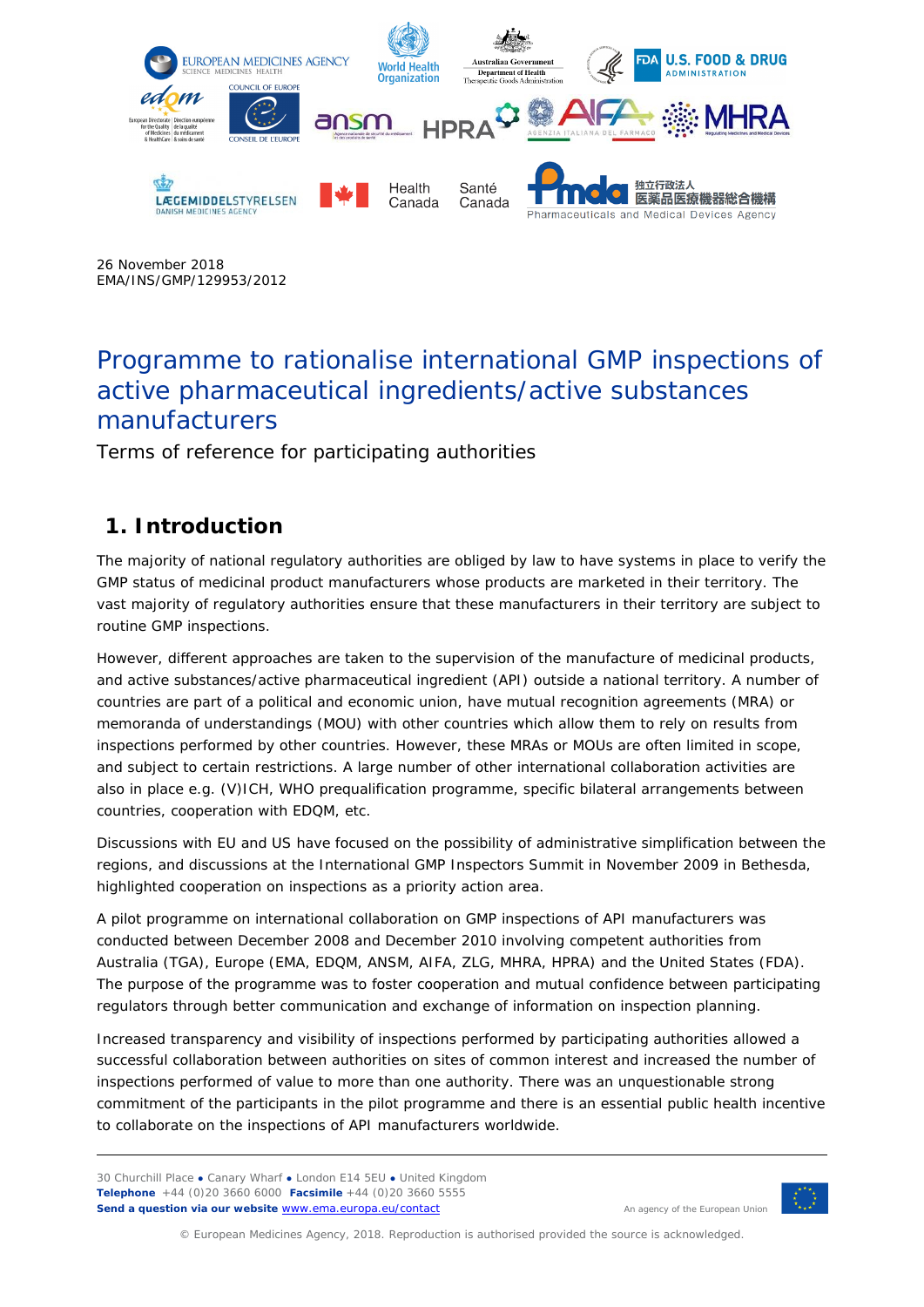To further develop collaboration, all participants were supportive of continuing the API inspection collaboration, and extending the project to new contributors. As such, after the pilot phase the programme, as a full programme, was expanded to include the following additional members: the Danish Medicines Agency (DKMA) in 2011, the World Health Organization (WHO) in 2012, Health Canada (HC) in 2015 and Pharmaceuticals and Medical Devices Agency (PMDA) Japan in 2016. The current list of participating authorities is provided in Appendix 1.

The purpose of this document is to set out the objectives, scope and principles for the Programme to rationalise international GMP inspections of API manufacturers.

### **2. Objective**

The objective of the programme is to foster greater international collaboration and information sharing to help better distribute inspection capacity, allowing more sites to be monitored, increasing inspectional oversight and reducing duplication.

Building on equivalent GMP standards and mutual confidence, the collaboration is a voluntary agreement between the participants:

- to coordinate inspection planning taking into account risk based approaches and conduct inspections described in 7.1.1 and 2;
- to share information on inspection outcomes.

#### **3. Scope**

This agreement applies to national and international regulatory authorities and regulatory organisations (thereafter referred to as 'participating authorities') that are participating in the programme and responsible for the coordination and conduct of GMP inspections of manufacturers of non-sterile and sterile APIs, of chemical and biological origin, for human and veterinary medicinal products, located outside the territories of the participating authorities. A complete list of the participating authorities to the programme is provided in **Appendix I**.

Whenever necessary, e.g. in case of suspected non-compliance, information on API manufacturing sites located within the territories of the participating authorities, in addition to those outside their territories, can be subjected to exchange of information and cooperation between participating authorities.

#### **4. Requirements for participation to the programme**

- 4.1 The requirements for regulatory authorities and regulatory organisations to join and maintain participation to the programme are:
	- 4.1.1) to have a functioning API inspectorate;
	- 4.1.2) to have a routine API inspection programme;
	- 4.1.3) to use ICH Q7 guidance (or a system demonstrated to be equivalent to ICH Q7) with appropriate regulations, guidance and supervision for sterile APIs;
	- 4.1.4) to have effective confidentiality arrangements among the participating authorities;
	- 4.1.5) to provide information about inspections such as inspection plans, non-compliance findings and inspection reports/summary outcomes;
	- 4.1.6) to participate in inspections as described in 7.1.1 and 2.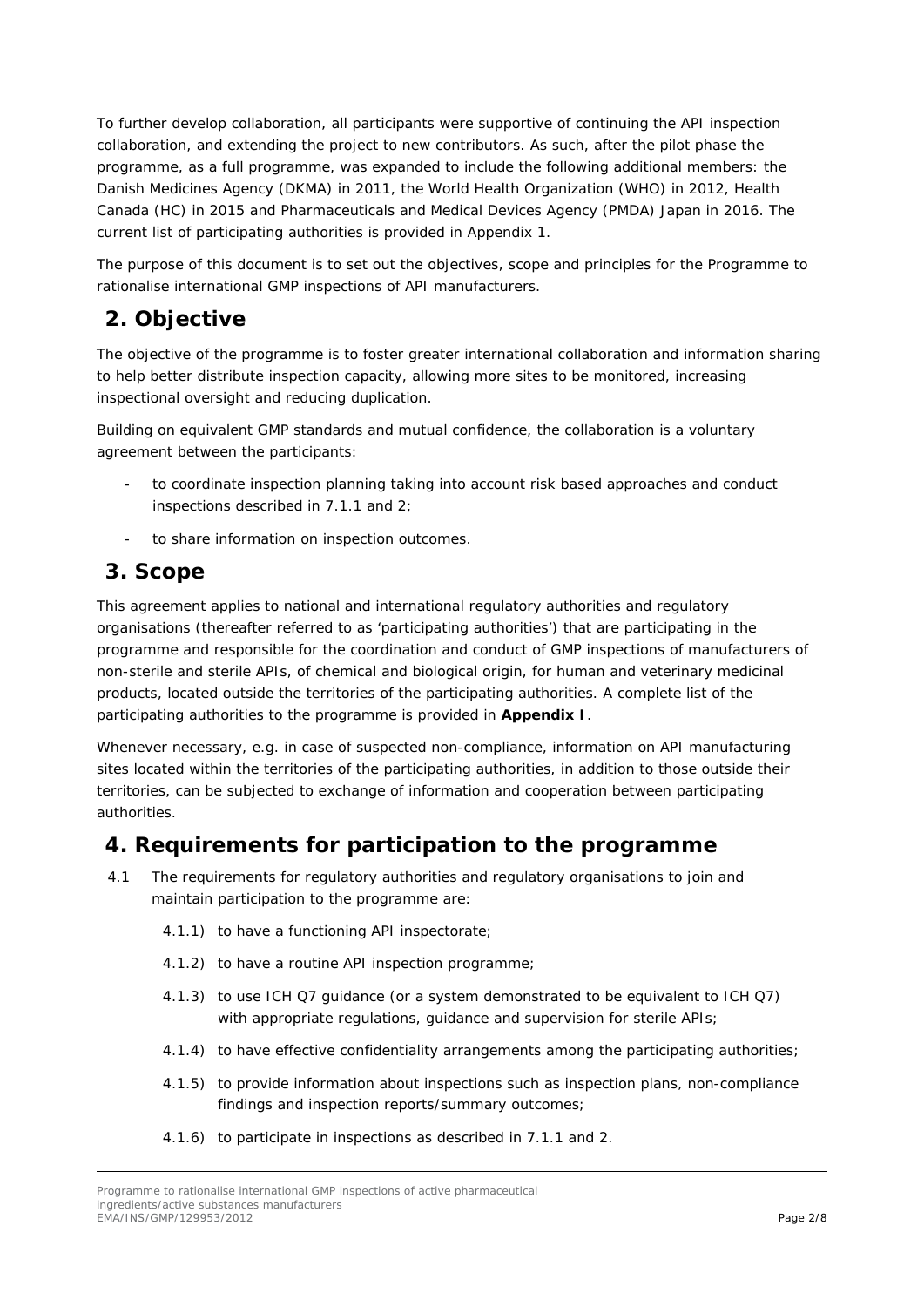- 4.1.7) to have established confidence of GMP inspection capability with the participating authorities either through inspections as described in 7.1.1 and 2, observed inspections,PIC/S membership or other appropriate means;
- 4.1.8) to have a clear understanding of the objectives and expectations set out in the programme;
- 4.1.9) to be active contributors to the programme.
- 4.2 International organisations or regulatory organisations organising GMP inspections of API manufacturers, which may not fulfil all the above listed criteria, may be accepted as observers by the participating authorities and be given access to the information available within the programme for the benefit of public health globally.
- 4.3 Regulatory authorities and regulatory organisations who may not yet be in a position or do not wish to become participating authorities may request access to the information being shared.
- 4.4 In both of the above cases, information sharing will be facilitated to the extent that confidential information is not compromised i.e. by the presence of appropriate confidentiality agreements between the exchanging parties and no local legislative impediments to the exchange.
- 4.5 When a new regulatory authority or regulatory organisation submits a request for membership, the existing participating authorities will assess and decide whether to accept the applicant based on criteria noted above.
- 4.6 When relevant, a time period for probation can be fixed during which the applicant can join the programme as observer while the functional capacity of the applicant within the programme can be evaluated. A re-assessment of participating authorities may be conducted upon overall program review (see 6.9).

### **5. General principles**

- 5.1 The reference GMP standard for inspections is ICH Q7: Good Manufacturing Practice Guidance for Active Pharmaceutical Ingredients. For sterile AS/API (not covered by ICH Q7), the participating authorities will follow additional regional guidelines as appropriate.
- 5.2 Participating authorities agree to share as soon as possible all planned inspection (and updates) and outcomes for scheduled inspections and inspections performed. If requested, the participating authorities agree to share inspection reports or summary outcomes (translated into English, if needed and possible) for third country sites as covered by the API programme.
- 5.3 A manufacturing site which is of interest to at least 2 participating authorities is defined for this programme as a 'site of common interest'.
- 5.4 Where sites of common interest are identified, further bilateral/multilateral discussions on the scope (e.g. APIs covered/to be covered workshops/building etc.) will take place. Based on those, participating authorities agree to consider the following options with decreasing priority.

Programme to rationalise international GMP inspections of active pharmaceutical ingredients/active substances manufacturers EMA/INS/GMP/129953/2012 Page 3/8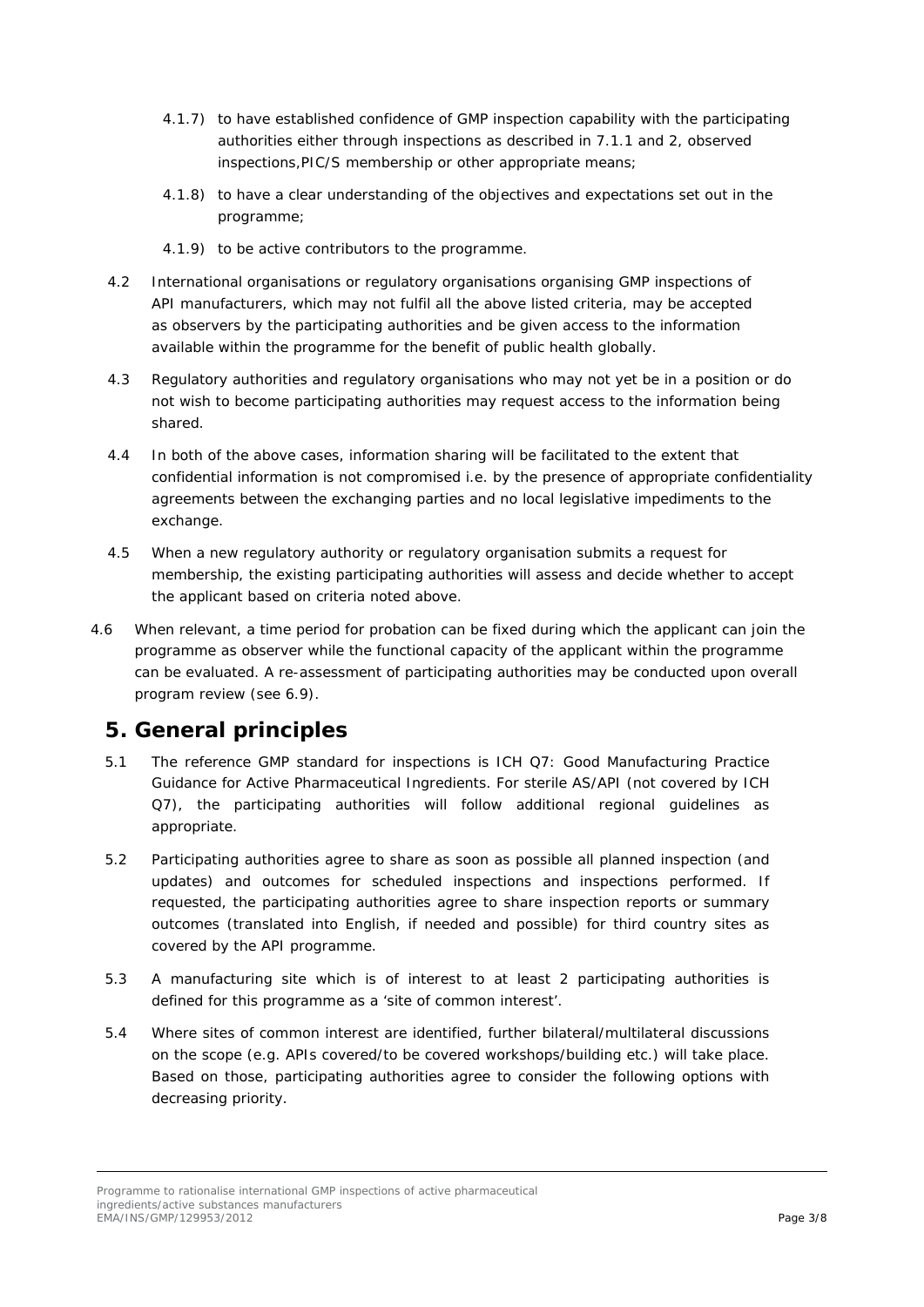- 5.4.1) They will endeavour to take into account the results of an inspection (to be) carried out by a participating authority in managing their inspection activity covered within the scope of this project.
- 5.4.2) They may request one of the participating authorities to expand, if possible, the scope of their planned inspection to cover areas of interest to more than one participating authority.
- 5.4.3) Participating regulatory authorities may also regularly perform inspections of the concerned sites to gain and to maintain the confidence in each other, endeavouring to perform joint inspections rather than duplicated inspections.
- 5.5 Participating authorities are responsible for ensuring that appropriate confidentiality arrangements are in place between parties and local legislation permits their participation in the activities covered by this paper.
- 5.6 Inspections are carried out by participating authorities in accordance with their own national/internal rules for inspection, including any required inspection fees that will apply for each participating authority in any inspection.
- 5.7 Following mutually agreed close out of a joint inspection, each involved participating authority is responsible for administrative or enforcement actions if appropriate at national/regional level, e.g. database entry, issuance/update of certificates/licenses, as necessary.
- 5.8 In the case that a regulatory action or license suspension is to be initiated by any of the participating authorities, such decision will be shared with the other participating authorities within the scope of their existing confidentiality arrangements, as necessary.

# **6. Principles for information sharing**

- 6.1 Each participating authority delegates a single point of contact and a backup where necessary.
- 6.2 The secretariat for the programme is ensured by one participating authority in agreement with all members.
- 6.3 The contact points provide ongoing information and updates to the programme secretariat on inspection planning and outcomes.
- 6.4 Upon request from another participating authority, the contact points ensure that a copy of the inspection report/summary outcome is provided.
- 6.5 Information should be provided or input within agreed timelines and using a commonly agreed template or database for planning of inspections over an agreed timeframe.
- 6.6 The secretariat maintains and circulates information provided so that each party can identify sites of common interest.
- 6.7 Compiled site information will be updated at agreed intervals and as often as necessary to ensure that new information and revised inspection plans are communicated
- 6.8 A routine teleconference between contact points is set up to identify and progress information sharing, collaborative inspections as well as exchange of information on other topics that may arise and are of interest to the participating authorities.

Programme to rationalise international GMP inspections of active pharmaceutical ingredients/active substances manufacturers EMA/INS/GMP/129953/2012 Page 4/8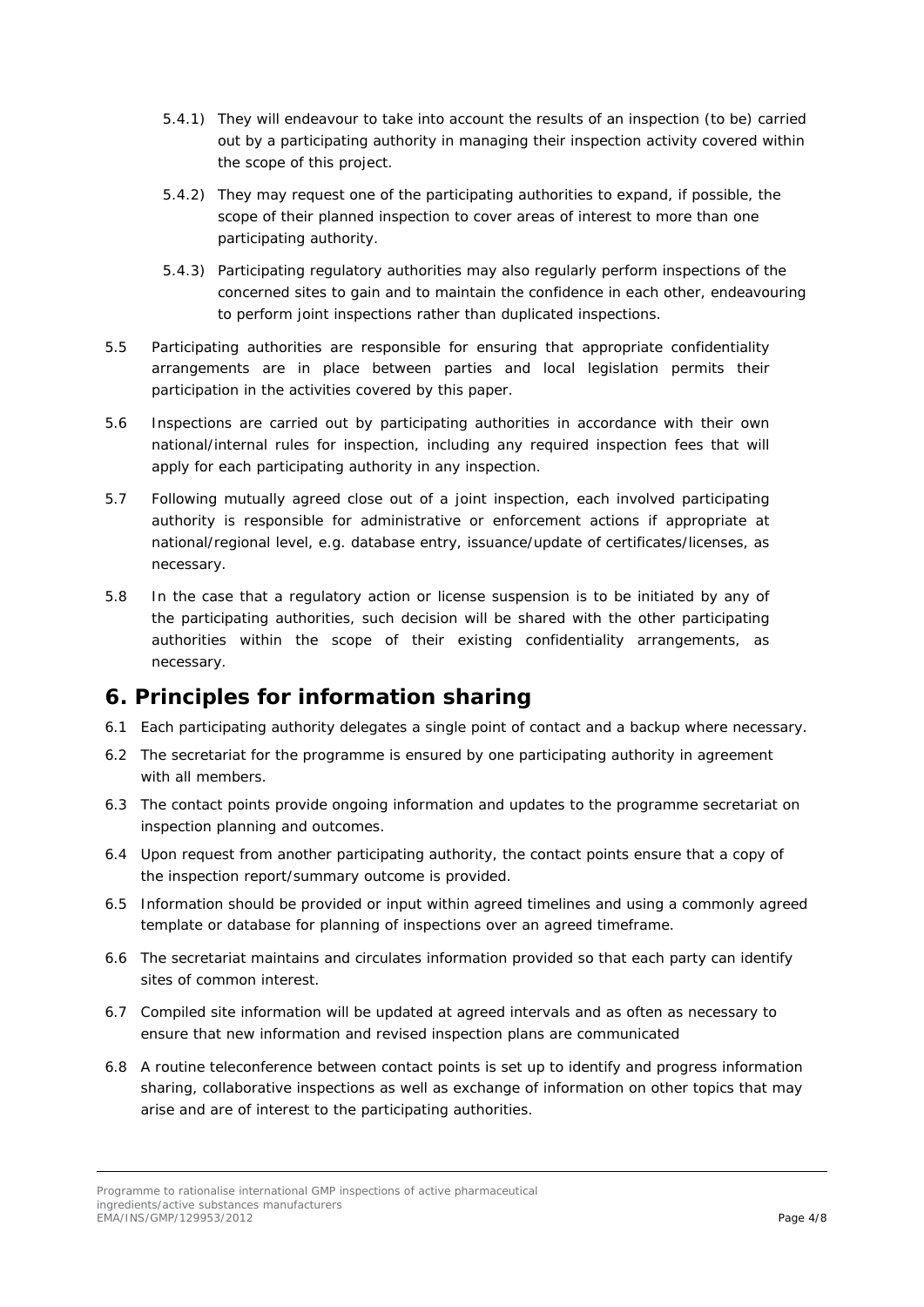6.9 To ensure that the objectives of the programme are met, the results of the programme shall be assessed at regular intervals using an agreed set of deliverables.

# **7. Principles for inspection planning and collaboration**

- 7.1 To avoid duplication of inspections, participating authorities can collaborate on inspection planning using the following methods:
	- 7.1.1) **Reliance upon inspections**. One participating authority conducts an inspection of site of common interest, potentially with requested expansion of scope for the nonparticipating authority, and other participating authorities take the outcome/inspection report into account when managing the inspection schedule of the same site.
	- 7.1.2) **Joint Inspections**. Two or more participating authorities plan and conduct a joint inspection of the same site of common interest at the same time.

7.2 For inspections with extended scope on request of a participating authority, the following principles should be followed:

- 7.2.1) For planned inspections, the non-inspecting participating authority can request the inspecting participating authority to expand, if possible, the scope to ensure that it covers areas of interest to both or more participating authorities.
- 7.2.2) The inspecting participating authority accepts, if possible, the extension of the scope of the inspection taking into account any need to amend the time schedule and dates for the inspection.
- 7.2.3) Following an inspection of a site of common interest, in case the preliminary outcome indicates GMP non-compliance, the inspecting participating authorities will liaise with other concerned participating authorities before closing out the inspection process.
- 7.2.4) The inspecting participating authority shares with the other participating authorities the inspection outcome/report.
- 7.2.5) The participating authorities receiving the inspection report are responsible for any follow-up actions within their territory or jurisdiction based on the recommendations of the inspection report.
- 7.3 For Joint Inspections, the following principles should be followed by the participating authorities taking part to the joint inspections:
	- 7.3.1) The participating authorities should exchange available information on the site to inspect, including but not restricted to :
		- i. API name(s) and destination markets (if available)
		- ii. Site Master File and Validation Master Plan
		- iii. Product Quality Review
		- iv. Manufacturing process description (at least flow-chart)
		- v. Building/lines to be inspected
	- 7.3.2) The involved participating authorities agree on the final scope and timelines for the inspection.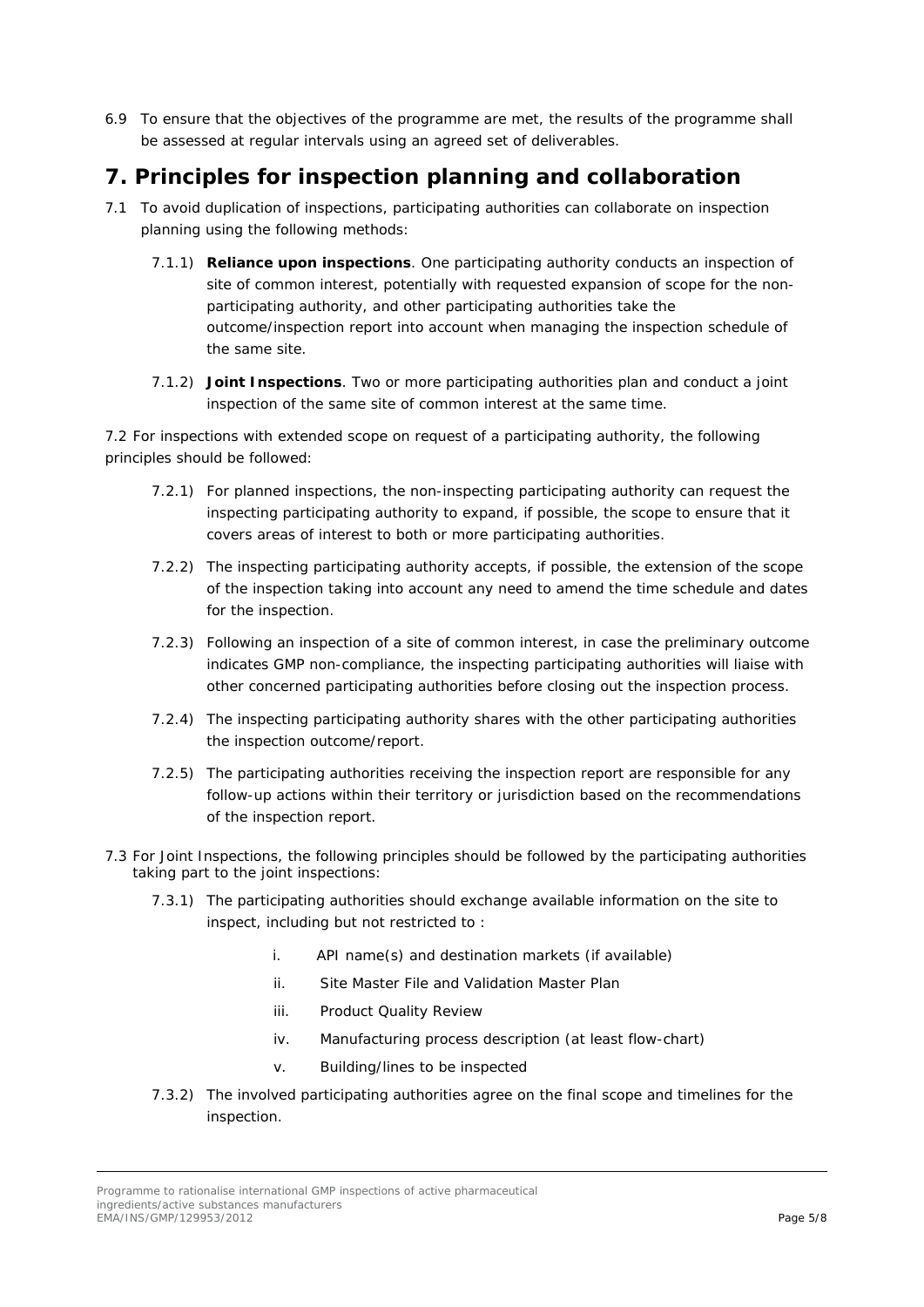- 7.3.3) The final inspection team will be composed of an appropriate team of inspectors from the participating authorities in order to rationalise the use of the inspectorates' resources.
- 7.3.4) If any other participating authorities cannot participate due to the limitations in the composition of the inspection team as described above, they may use the outcome/report of the inspection in accordance with the principles described under section 7.2.
- 7.3.5) The inspection planning contacts will together decide who the leading/facilitating inspection participating authority will be, taking into account the participating authorities having legal requirements for the inspection, the inspection history of the site and the number of concerned medicinal products authorised by or submitted for authorisation using APIs from the site concerned.
- 7.3.6) The lead inspector/s has/have the following duties:
	- i. Preparation of the inspection of the inspected site in liaison with the other inspectors of the team, e.g. via web conference. This preparation should take place sufficiently ahead of the inspection in order being able to cover the following:
		- Defining the scope of the inspection considering number of APIs/buildings to be covered and expected timeframe for completion.
		- Establishing a draft inspection schedule of the inspection in cooperation with the involved participating authorities.
		- Setting a reporting deadline in agreement with all team members taking into account any specific national deadlines linked to re-inspection due dates or on-going submissions or procedures.
	- ii. If possible a single notification to the local regulatory agency of the planned inspection and inviting them to observe the inspection
	- iii. Conduct of the inspection:
		- Leading the conduct of the inspection on site and ensuring the communication between the team members in terms of progress, arising issues, potential changes in the agenda, etc.
		- Communicating between the inspected site and the inspection team, including opening and closing protocols and periodic update arrangements.
		- Recording all the findings/observations jointly agreed by the inspection team.
- 7.3.7) It is expected that the inspection team's findings/observations in relation to GMP ICH Q7 (and other GMP guidelines where necessary) and the preliminary conclusions of the inspection will be jointly agreed on site. Where applicable by national procedures and mutually agreed, the inspection team may provide the inspected site with the list of observations.

Programme to rationalise international GMP inspections of active pharmaceutical ingredients/active substances manufacturers EMA/INS/GMP/129953/2012 Page 6/8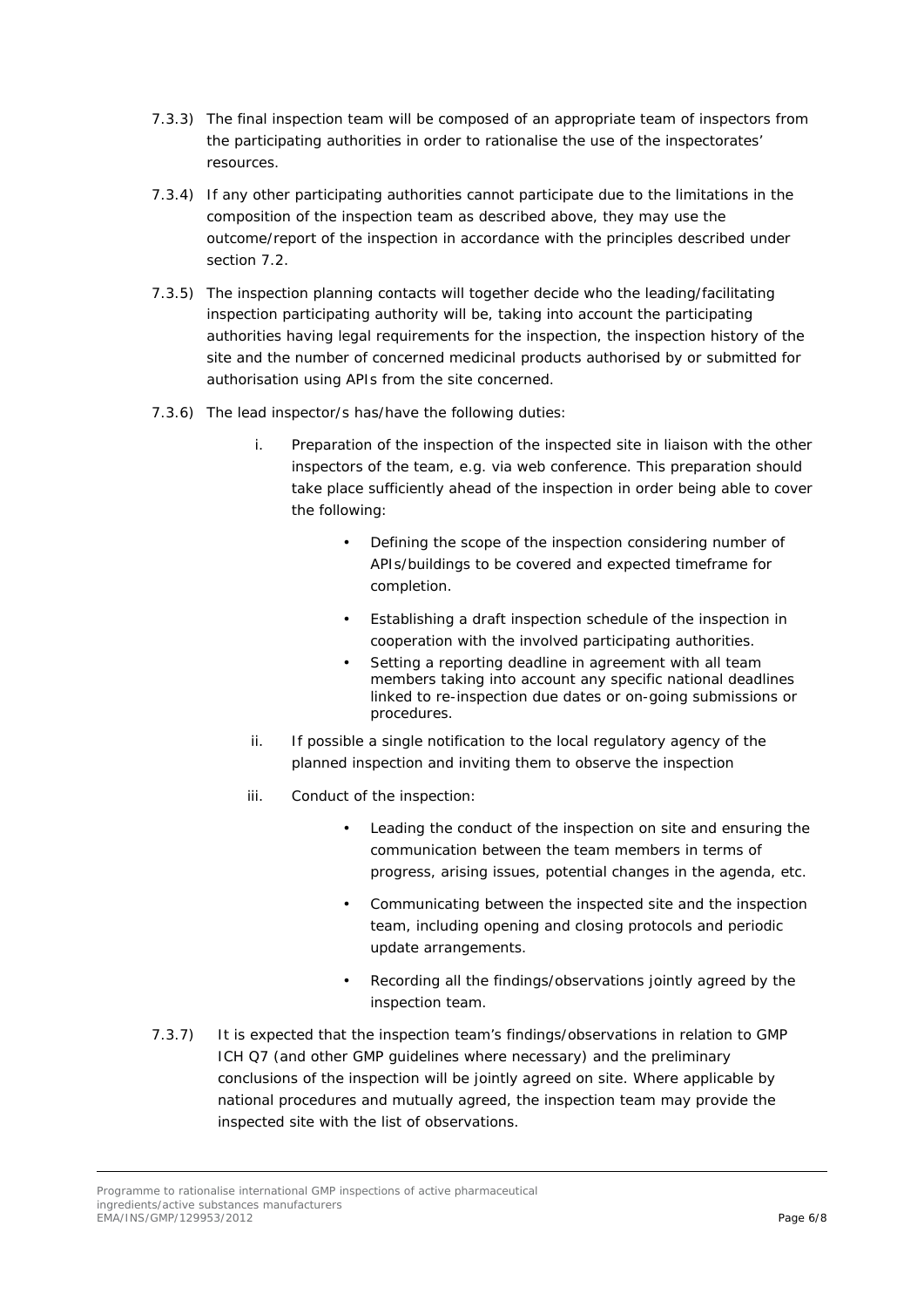- 7.3.8) Taking into account any applicable national/regional reviewing procedures, the lead inspector should send/provide the final list of deficiencies/initial inspection report to the inspected site. The issuance of a single inspection report, signed by all participating inspectors, is preferable. If possible, the manufacturer should be asked by the lead inspector to comment within a mutually agreed timeframe, if not done at the close of the inspection, in order to meet the reporting deadline.
- 7.3.9) The Corrective and Preventative Action Plan (CAPA) should be evaluated by the participating authorities.
- 7.3.10) In case the CAPA is considered satisfactory and a mutually agreed conclusion of the GMP compliance status of the inspected site has been reached by the participating authorities, a single report, if possible, or separate final inspection reports where necessary (in English, if possible and needed) will be prepared to close out the inspection process.
- 7.3.11) In the case of a negative inspection result, the inspecting participating authorities will liaise with each other to ensure a common understanding and if possible an agreed conclusion before finalizing the inspection process or taking regulatory action.
- 7.3.12) Each participating authority is responsible for any follow-up actions within their jurisdiction based on the commonly agreed outcome.
- 7.4 Any follow-up activities should be organised according to national/regional needs and as outlined in this section. Continued collaboration throughout the compliance life cycle of the firm is encouraged.